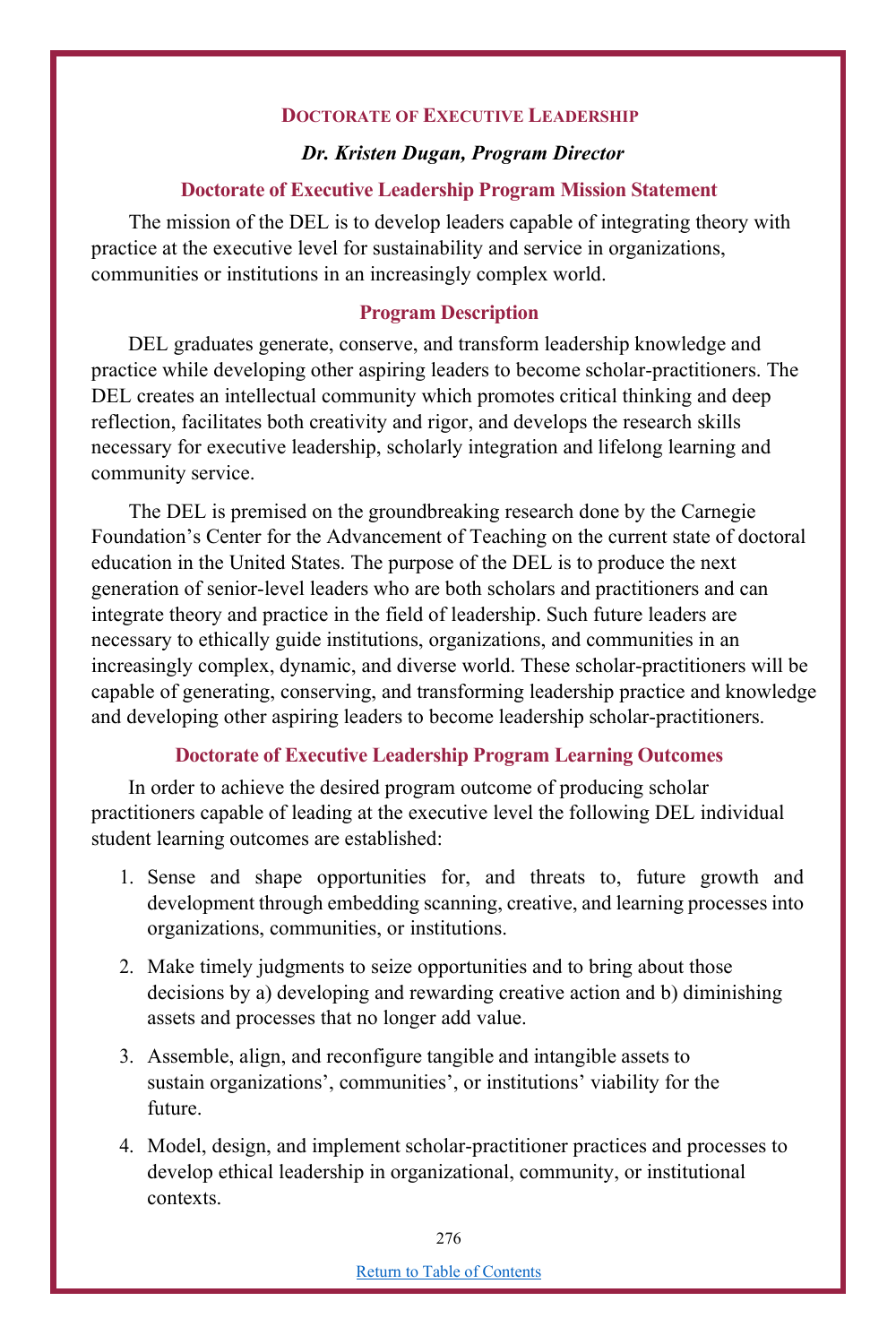- 5. Assess existing research and practices and design, conduct, and interpret research to contribute to the theory and practice of leadership within one's discipline and in interdisciplinary, multidisciplinary, or transdisciplinary contexts.
- 6. Generate and critically evaluate new knowledge, conserve the most important ideas and findings that are a legacy of past and current work and engage in the transformational work of communicating knowledge responsibly to others.

## **What You Will Study**

The Doctor of Executive Leadership is a 58-credit-hour course of study that focuses on leadership in context across disciplines and boundaries in a global environment. The program sequence includes 27 leadership core credits, 12 research credits, 10 credits for pro-seminars and portfolio and 9 credits for the dissertation. Continuous enrollment is required, although a request for a leave of absence may be requested. The Dissertation Continuation course is 3 credits for the first semester enrollment and 1 credit each semester thereafter until degree completion. The program is delivered 100% online with an annual on campus Residency.

International students with an F1 visa must complete a contract for each course which specifies meeting dates for the course. Transfer credits may be applied toward the degree requirements depending on evaluation of transfer equivalence. Transfer students may transfer up to 15 credit hours into the DEL program.

For a detailed list of courses, please see the Course Listing section of this catalog under "Doctor of Executive Leadership Courses."

## **Leadership Core Courses:**

| DEL 710 Leadership Theories and Perspectives 3 Credits |  |
|--------------------------------------------------------|--|
|                                                        |  |
|                                                        |  |
|                                                        |  |
|                                                        |  |
|                                                        |  |
| DEL 803 Conceptual Frameworks for Leadership 3 Credits |  |
|                                                        |  |
|                                                        |  |
|                                                        |  |

#### **Research Courses:**

| DEL 727 Leadership Research and Design Logic 3 Credits |  |
|--------------------------------------------------------|--|

Return to Table of Contents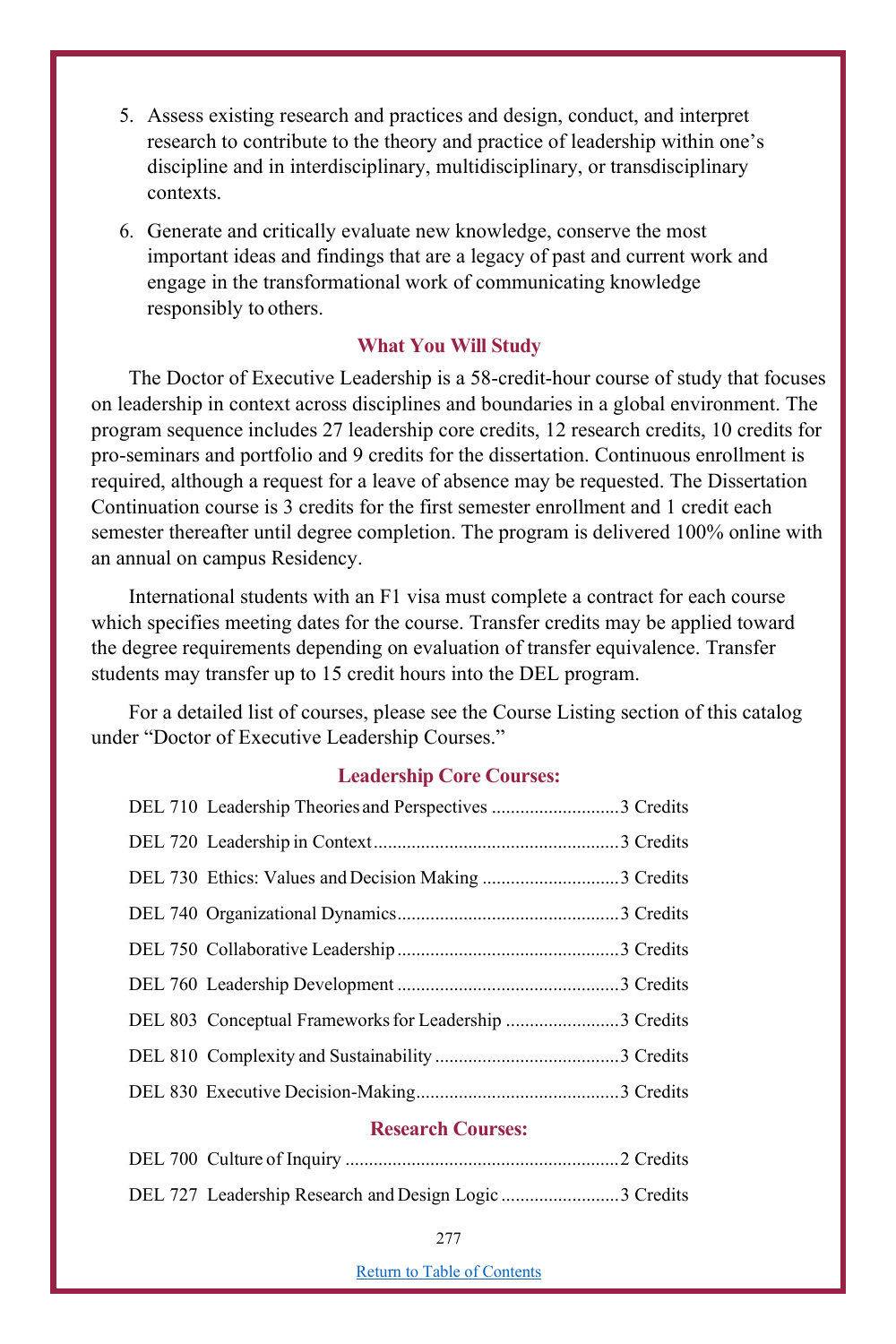## **Dissertation and Pro-seminar Courses:**

| DEL 910 Pro-seminar I: Generating, Conserving & Transforming 3 Credits  |
|-------------------------------------------------------------------------|
| DEL 920 Pro-seminar II: Generating, Conserving & Transforming3 Credits  |
| DEL 930 Pro-seminar III: Generating, Conserving & Transforming3 Credits |

## **Academic Progress:**

The Doctor of Executive Leadership program requires students to complete all coursework, earning no more than two 'C' grades. Students must also maintain a cumulative GPA of 3.0 or higher. Students who do not meet these requirements will be placed on academic probation and complete a contract and plan for improvement. The Program Director and Associate Dean will work with the student to create an appropriate plan for returning to good academic standing. A student may be required to repeat courses according to university policy until the student achieves compliance with the above requirements. Students who continue to fail to meet the GPA and grade requirements may be dismissed from the program.

#### **Doctoral Candidacy:**

A student achieves candidacy when the following requirements are met:

- 1. Completion of all 700- and 800-level coursework with a GPA of 3.0 or higher and no more than two C grades.
- 2. Successful defense of the Professional Portfolio, including a dissertation prospectus.
- 3. Successful defense of Dissertation Proposal.

Upon achieving Candidacy, the student is permitted continued enrollment in dissertation coursework.

A DEL student should normally complete all Leadership Core courses, successfully defend the Professional Portfolio, and successfully defend the dissertation within three (3) years of entry into the doctoral program. With endorsement by the Chair, a student may request an extension for one additional academic year. That extension must be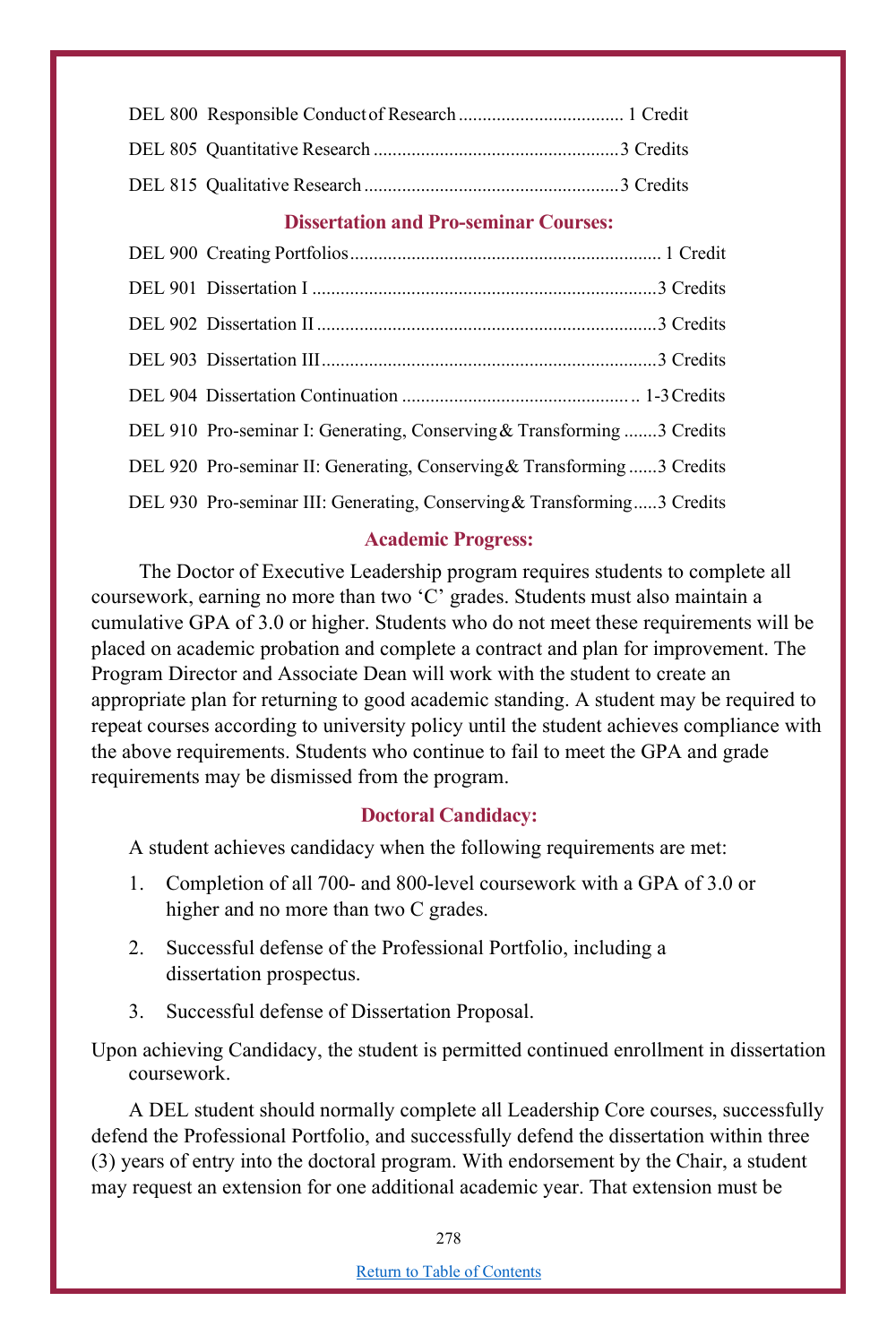approved by the Program Director. A student requesting an extension of one academic year must have demonstrated progress in dissertation work and submit a plan for completion within the extension period.

If the student fails to complete the degree requirements for the program by the end of the first extension period, the student may request a second extension of on additional academic year. Any student requesting a second extension must provide evidence of extenuating circumstances which prevented the completion of the dissertation during the first extension period. A second extension period requires the endorsement of the Chair and Program Director and the approval of the Associate Dean. A student requesting a second extension must have demonstrated significant progress in dissertation work and submit a plan for completion within the extension period.

Under extraordinary circumstances, a student who fails to complete the degree requirements for the program by the end of the second extension period may appeal to the Dean for one additional academic year extension. The Dean will review the request, which must include evidence of extenuating circumstances, endorsement from the Program Director and Associate Dean, and a plan for completion during the final extension period.

Students who receive an extension will be enrolled in dissertation continuous courses until the dissertation assessment is passed. The first dissertation continuation course enrollment is equivalent to three (3) credit hours in the first semester of the extension. Subsequent dissertation continuation courses are equivalent to one (1) credit hour per semester.

A student who fails to complete the program within three (3) years of entry, or during approved leave of absence and extension periods not to exceed six (6) academic years from the time of entry, will be dismissed from the program. Failure to maintain continuous enrollment in at least one credit hour from the achievement of candidacy until the dissertation is accepted will result in loss of candidacy and possible dismissal from the program.

### **Leave of Absence:**

Events may occur that make it necessary for a student interrupt his or her progress toward a degree. A leave of absence may be granted to students for personal illness or injury or to provide care for a family member experiencing illness or injury, military service obligations, or other extenuating personal reasons by recommendation of the Program Director and approval of the Associate Dean. A leave of absence enables a student to not register for dissertation continuation hours and remain in compliance with the continuous enrollment requirement. The leave of absence is designed to allow students the time necessary to focus on the reasons for leave. Students on an approved leave of absence may not engage in regular contact with dissertation committee members or conduct research associated with the dissertation. Dissertation committee